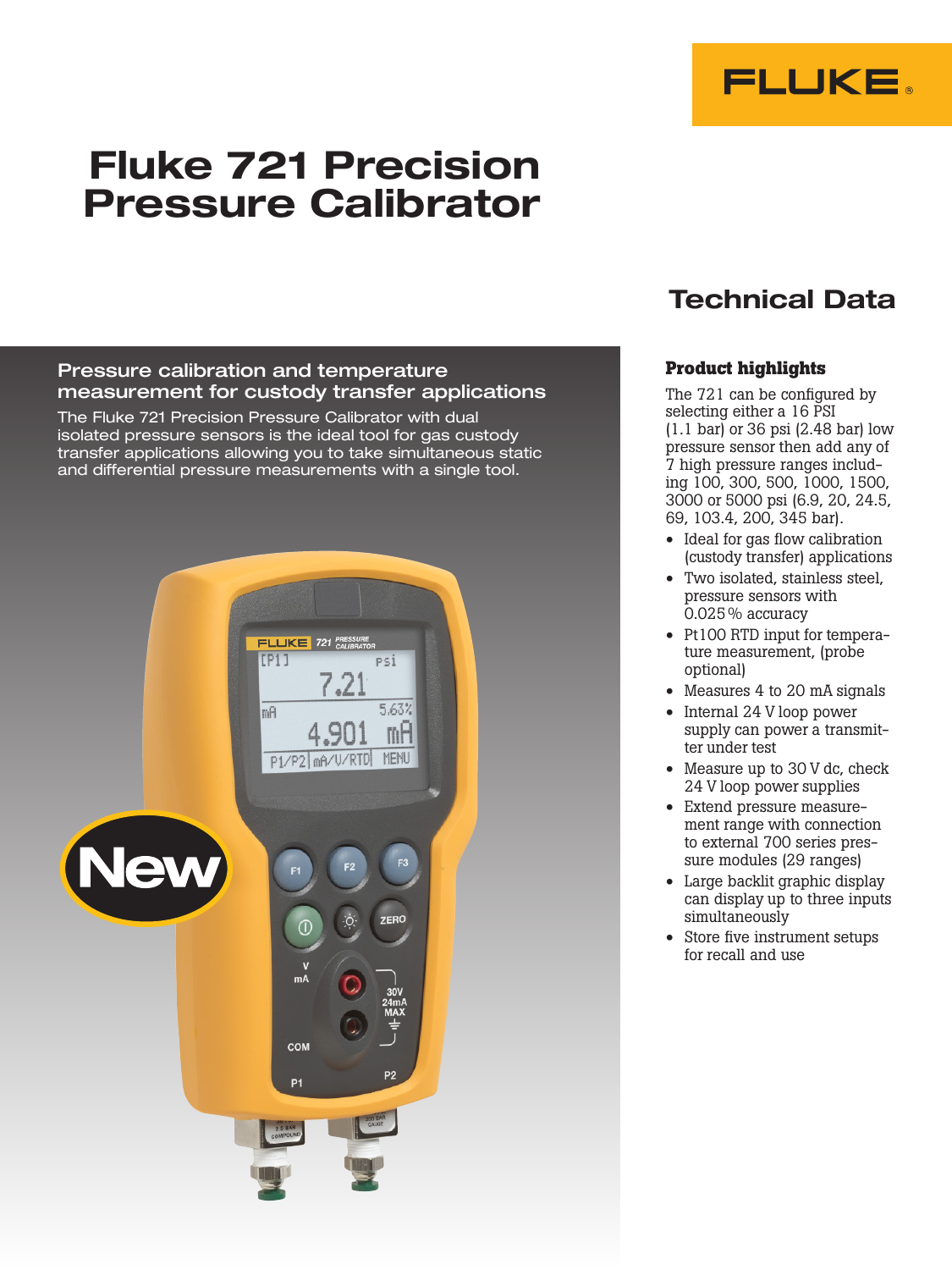

|                |                                                          | <b>Low pressure sensor</b>                         |                          |                             | <b>High pressure sensor</b>                          |                           |                            |
|----------------|----------------------------------------------------------|----------------------------------------------------|--------------------------|-----------------------------|------------------------------------------------------|---------------------------|----------------------------|
| Model          | <b>Description</b>                                       | Range sensor 1                                     | Resolution<br>sensor 1   | <b>Accuracy</b><br>sensor 1 | Range sensor 2                                       | Resolution<br>sensor 2    | Accuracy<br>sensor 2       |
| Fluke-721-1601 | Dual Sensor Pressure Cali-<br>brator, 16 PSIG, 100 PSIG  |                                                    |                          |                             | $-12$ psi to $+100$ psi<br>$-0.83$ bar to $6.9$ bar  | $0.01$ psi<br>0.0001 bar  |                            |
| Fluke-721-1603 | Dual Sensor Pressure Cali-<br>brator, 16 PSIG, 300 PSIG  |                                                    |                          |                             | $-12$ psi to $+300$ psi<br>$-0.83$ bar to 20 bar     | $0.01$ psi<br>$0.001$ bar |                            |
| Fluke-721-1605 | Dual Sensor Pressure Cali-<br>brator, 16 PSIG, 500 PSIG  |                                                    | 0.001 psi,<br>0.0001 bar | $0.025\%$ of<br>full scale  | $-12$ psi to $+500$ psi<br>$-0.83$ bar to $34.5$ bar | $0.01$ psi<br>$0.001$ bar | $0.025\%$ of<br>full scale |
| Fluke-721-1610 | Dual Sensor Pressure Cali-<br>brator, 16 PSIG, 1000 PSIG | $-14$ psi to $+16$ psi<br>$-0.97$ bar to $1.1$ bar |                          |                             | 0 psi to $+1000$ psi<br>0.00 bar to 69 bar           | $0.1$ psi<br>$0.001$ bar  |                            |
| Fluke-721-1615 | Dual Sensor Pressure Cali-<br>brator, 16 PSIG, 1500 PSIG |                                                    |                          |                             | 0 psi to $+1500$ psi<br>0.00 bar to 103.4 bar        | $0.1$ psi<br>0.001 bar    |                            |
| Fluke-721-1630 | Dual Sensor Pressure Cali-<br>brator, 16 PSIG, 3000 PSIG |                                                    |                          |                             | 0 psi to $+3000$ psi<br>0.00 bar to 200 bar          | $0.1$ psi<br>$0.01$ bar   |                            |
| Fluke-721-1650 | Dual Sensor Pressure Cali-<br>brator, 16 PSIG, 5000 PSIG |                                                    |                          |                             | 0 psi to $+5000$ psi<br>0.00 bar to 345 bar          | $0.1$ psi<br>$0.01$ bar   | $0.035\%$ of<br>full scale |
| Fluke-721-3601 | Dual Sensor Pressure Cali-<br>brator, 36 PSIG, 100 PSIG  |                                                    |                          |                             | $-12$ to $+100$ psi<br>$-0.83$ bar to $6.9$ bar      | $.01$ psi<br>0.0001 bar   | $0.025%$ of<br>full scale  |
| Fluke-721-3603 | Dual Sensor Pressure Cali-<br>brator, 36 PSIG, 300 PSIG  |                                                    |                          |                             | $-12$ psi to $+300$ psi<br>$-0.83$ bar to 20 bar     | $0.01$ psi<br>0.001 bar   |                            |
| Fluke-721-3605 | Dual Sensor Pressure Cali-<br>brator, 36 PSIG, 500 PSIG  | $-14$ psi to $+36$ psi<br>$-0.97$ bar to 2.48 bar  |                          |                             | $-12$ psi to $+500$ psi<br>$-0.83$ bar to $34.5$ bar | $0.01$ psi<br>0.001 bar   |                            |
| Fluke-721-3610 | Dual Sensor Pressure Cali-<br>brator, 36 PSIG, 1000 PSIG |                                                    |                          |                             | 0 psi to $+1000$ psi<br>0.00 bar to 69 bar           | $0.1$ psi<br>$0.001$ bar  |                            |
| Fluke-721-3615 | Dual Sensor Pressure Cali-<br>brator, 36 PSIG, 1500 PSIG |                                                    |                          |                             | 0 psi to $+1500$ psi<br>0.00 bar to 103.4 bar        | $0.1$ psi<br>$0.01$ bar   |                            |
| Fluke-721-3630 | Dual Sensor Pressure Cali-<br>brator, 36 PSIG, 3000 PSIG |                                                    |                          |                             | 0 psi to $+3000$ psi<br>0.00 bar to 200 bar          | $0.1$ psi<br>$0.01$ bar   |                            |
| Fluke-721-3650 | Dual Sensor Pressure Cali-<br>brator, 36 PSIG, 5000 PSIG |                                                    |                          |                             | 0 psi to $+5000$ psi<br>0.00 bar to 345 bar          | $0.1$ psi<br>$0.01$ bar   | $0.035\%$ of<br>full scale |

| <b>General specifications</b> |                                                                                                                                |  |
|-------------------------------|--------------------------------------------------------------------------------------------------------------------------------|--|
| Instrument setup recall       | Last used on power-up                                                                                                          |  |
| Environmental                 | Operating temperature $-10$ °C<br>to $+50 °C$<br>Storage temperature (without<br>batteries) -20 $\degree$ C to +60 $\degree$ C |  |
| Altitude                      | 2,000 meters                                                                                                                   |  |
| Ingress protection            | $IP-40$                                                                                                                        |  |
| Power requirements            | 6.0 v dc                                                                                                                       |  |
| <b>Battery life</b>           | >35 hours, typical usage                                                                                                       |  |
| Batteries required            | (4) Standard AA cells                                                                                                          |  |
| Dimentions (HxWxD)            | 7.9" X 4.3" X 2.3" (20 cm X<br>11 cm X 5.8 cm)                                                                                 |  |
| Weight                        | 03539 kg (1 lb 3 oz)                                                                                                           |  |
| Connectors/ports pressure     | Two, 1/8 in NPT, 700P Series<br>Pressure Module; RTD Probe                                                                     |  |

| <b>Electrical and temperature measurement 1-year</b>                                                  |                                               |                                       |                                                                                                                                                                                                    |  |  |  |
|-------------------------------------------------------------------------------------------------------|-----------------------------------------------|---------------------------------------|----------------------------------------------------------------------------------------------------------------------------------------------------------------------------------------------------|--|--|--|
| <b>Function</b>                                                                                       | Range                                         | Resolution                            | Accuracy                                                                                                                                                                                           |  |  |  |
| mA measure                                                                                            | $0$ to $24 \text{ mA}$                        | $0.001 \text{ mA}$                    | $\pm 0.015\%$ of rdg<br>±0.002mA                                                                                                                                                                   |  |  |  |
| VDC measure                                                                                           | 0 to 30 VDC                                   | 0.001V                                | $\pm 0.015\%$ of rdg<br>±0.002V                                                                                                                                                                    |  |  |  |
| *Temperature<br>measure (RTD/<br>Ohms)                                                                | $-40$ °C to 150 °C<br>$(-40 °F)$ to 302 $°F)$ | $0.01 \text{ °C}$ , $0.01 \text{ °F}$ | $\pm 0.015\%$ of rdg<br>$\pm 0.02$ ohms:<br>$\pm 0.1^{\circ}$ C ( $\pm 0.2^{\circ}$ F)<br>$\pm 0.25$ degC ( $\pm 0.45$ )<br>degF) combined<br>uncertainty when<br>using 720 RTD<br>probe accessory |  |  |  |
| Loop power supply                                                                                     | 24V                                           | N/A                                   | 24 mA @ 24V                                                                                                                                                                                        |  |  |  |
| *Temperature measurement requires optional Fluke-720RTD Pt-100 RTD probe<br>available as an accessory |                                               |                                       |                                                                                                                                                                                                    |  |  |  |

**FLUKE** 

**Temperature effect** No effect on accuracy on all functions from 15 °C to 35 °C Add  $\pm$  0.002 % F.S./°C for temps outside of 15 °C to 35 °C